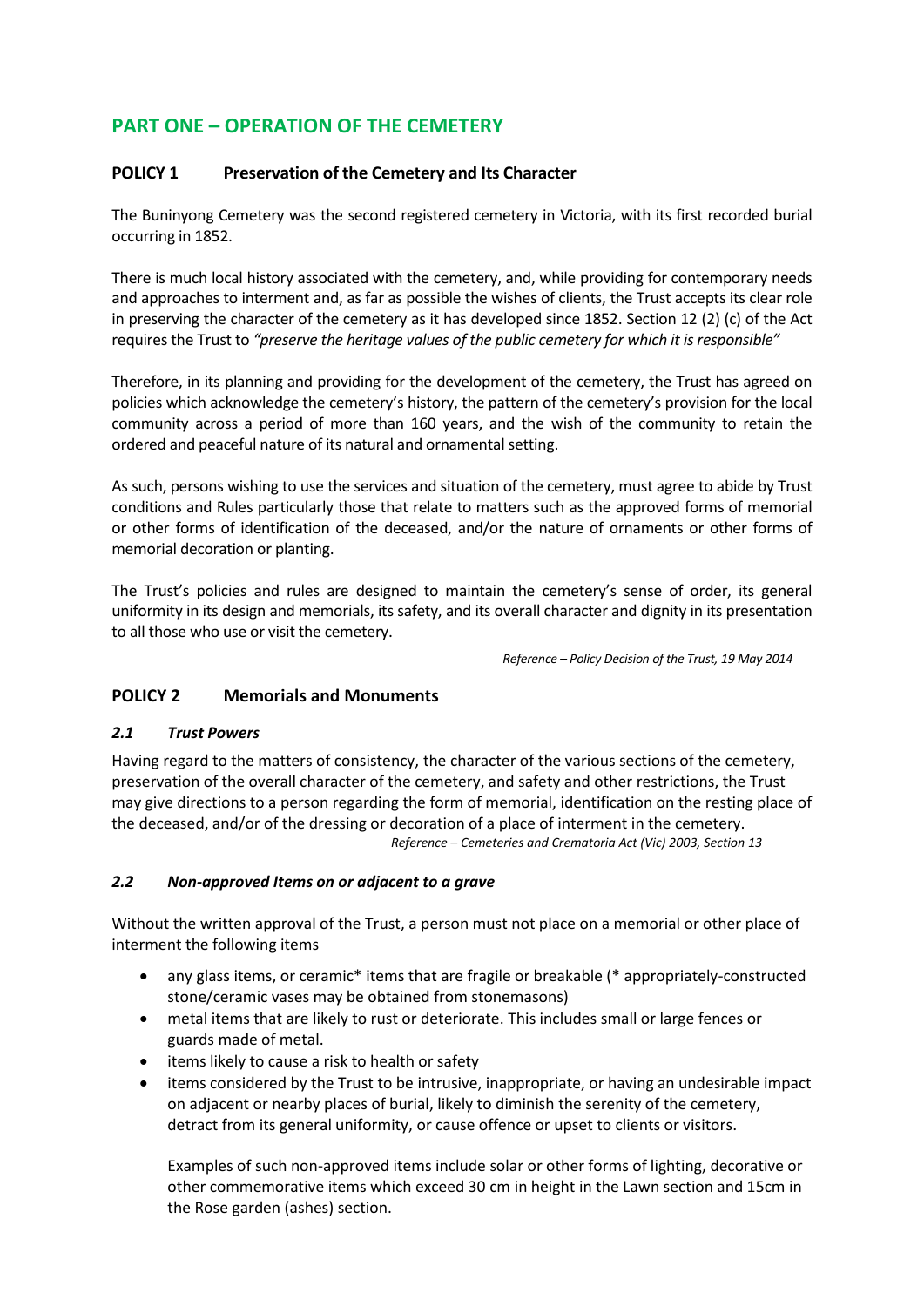Should such items be placed on a grave without approval, the Secretary will request the removal of the item(s) by the holder of the right of interment or other authorized person.

In the case of refusal to do so, or inability to make contact with such authorized person, the Trust reserves the right to remove such non-conforming items. (See also Rule 2.3)

A person placing any item on a memorial or place of interment must ensure that the item does not extend beyond the boundaries of the memorial or place of interment.

*Reference –Cemeteries and Crematoria Regulations (2005). Statutory Rule 76/2005, Schedule 6, Part 3 (8-10)*

### *2.3 Power to remove objects*

Further to Rule 2.2, the Cemetery Trust may remove, or have removed, any of the following from a memorial or place of interment

- any object that extends beyond the boundary of the memorial or place of interment
- any dead flowers or plants or other item that is in poor condition
- any object placed in contravention of the Act, the Regulations or these Rules

The Trust will ensure that anything removed under the above provisions is disposed of in a manner considered appropriate by the Trust

*Reference – Cemeteries and Crematoria Regulations (2005). Statutory Rule 76/2005 Schedule 6, Part 3 (11)*

### *2.4 Planting*

### *2.4.1 Lawn Section*

Any planting should be approved by the Trust, and

- usually be of the form of a low-growing dwarf bush rose, or similar dwarf plant that grows to or can be pruned and maintained to dimensions not exceeding 40cm in width and 40cm in height. The Trust reserves the right to trim any plants so that they comply with these dimensions. Plants such as native trees, cypress or larger shrubs with intrusive root systems are specifically banned
- must be confined to the 'scoria' space between the concrete beams (in the lawn section) and not be planted in any other place
- must not intrude beyond the boundaries of any grave, and
- must be removed/replaced by the holder of the right of interment or authorized person in the event of the plant(s) dying

### *2.4.2 '2019' Release Sections*

In the case of the lawn sections released for purchase after April 2019, the Trust has planted small rose bushes on the boundaries of each grave site. Holders of the right of interment to each of the sites in these new sections are restricted to the planting of *one* plant which accords with the above restrictions

The provisions of Rule 2.2 and Rule 2.3 concerning the Trust's powers to remove any nonconforming grave decorations will also include planting which does not meet the provisions of this rule, and shall include the power to trim plants to approved height/width.

*Reference – Policy Decisions of the Trust, 19 May 2014, 27 May 2019*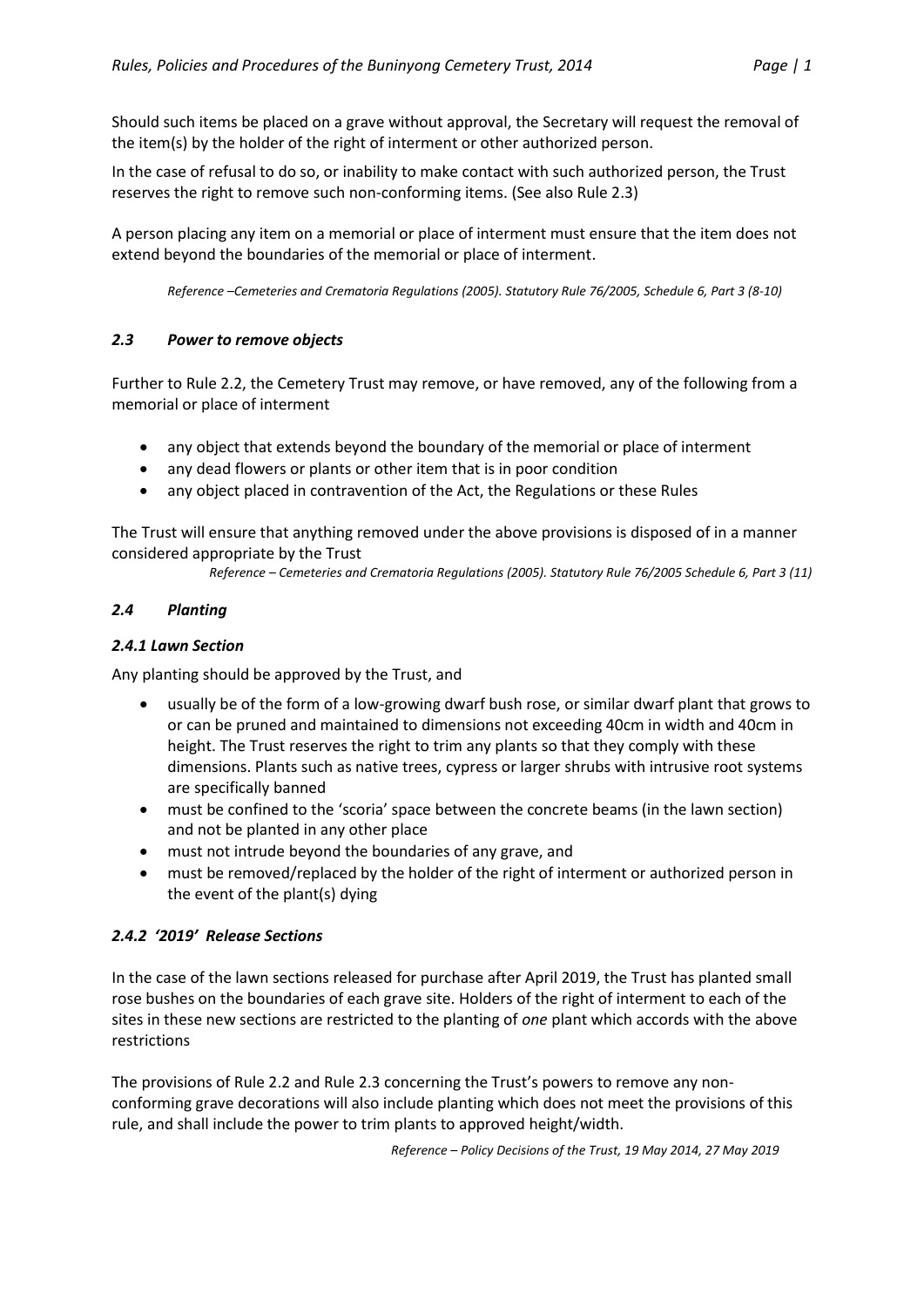## *2.4.3 Memorial Ash Gardens 2019 (No 5 and 6)*

The Trust has prohibited any private plantings in either of these gardens. The Trust has planted central rose bushes and daffodil bulbs within the gardens. One private memorial object or item not exceeding 15cm for any dimension may be placed immediately behind the plinth section allocated to a particular interment. See also Rule 8.1 for further detail.

*Reference : Policy decision of the Trust, 27 May 2019*

### *2.5 Memorial Seats*

A limited number of seats (of a style and quality agreed by the Trust) and dedicated to the memory of a deceased person(s) may be approved by the Trust. A plaque may be attached to such seats. Should such a seat be approved by the Trust, all costs and payments for the installation of such seats, and of their ongoing maintenance will be the responsibility of the authorized person making the request.

*Reference – Policy Decision of the Trust, 19 May 2014*

## *2.6 Plaques/Identification of Burial Place of Deceased*

All forms of identification (such as plaques) or memorial for a deceased person interred in this cemetery shall accord in style, size, colour, and material with other such forms in the particular section of the cemetery.

Any temporary form of identification attached to a grave shall not be permitted to remain for a period exceeding three months from the date of the burial, except in the case of a temporary marker approved by the Trust (see 2.6.5)

The following rules/specifications shall apply to the various forms of identification attached to or associated with a memorial or place of interment in the designated section of the cemetery

### *2.6.1 Lawn Section –*

The Lawn Section of the cemetery is maintained in perpetuity by the Trust

The grave shall be marked only by a bronze metal plaque or by a plaque of black stone/ granite of a form approved by the Trust and which accords in style, size, colour and material with other identifying plaques in this section of the cemetery. The standard size for plaques in this section is 381mm x 216mm.

No more than three standard-size plaques will be permitted on any site and plaques must not extend beyond the boundary of that site.

*Policy decision of the Trust 29 February 2016*

### *2.6.2 Monumental Section –*

Memorials/monuments/headstones in this section of the cemetery must generally accord with the general character, style, colour and materials of other memorials, headstones or monuments. An approval process for construction of memorials is detailed in Rule 2.7

Maintenance of the grave site and any monuments (including safety provisions) in this section of the Cemetery is the responsibility of the holder of the Right of Interment.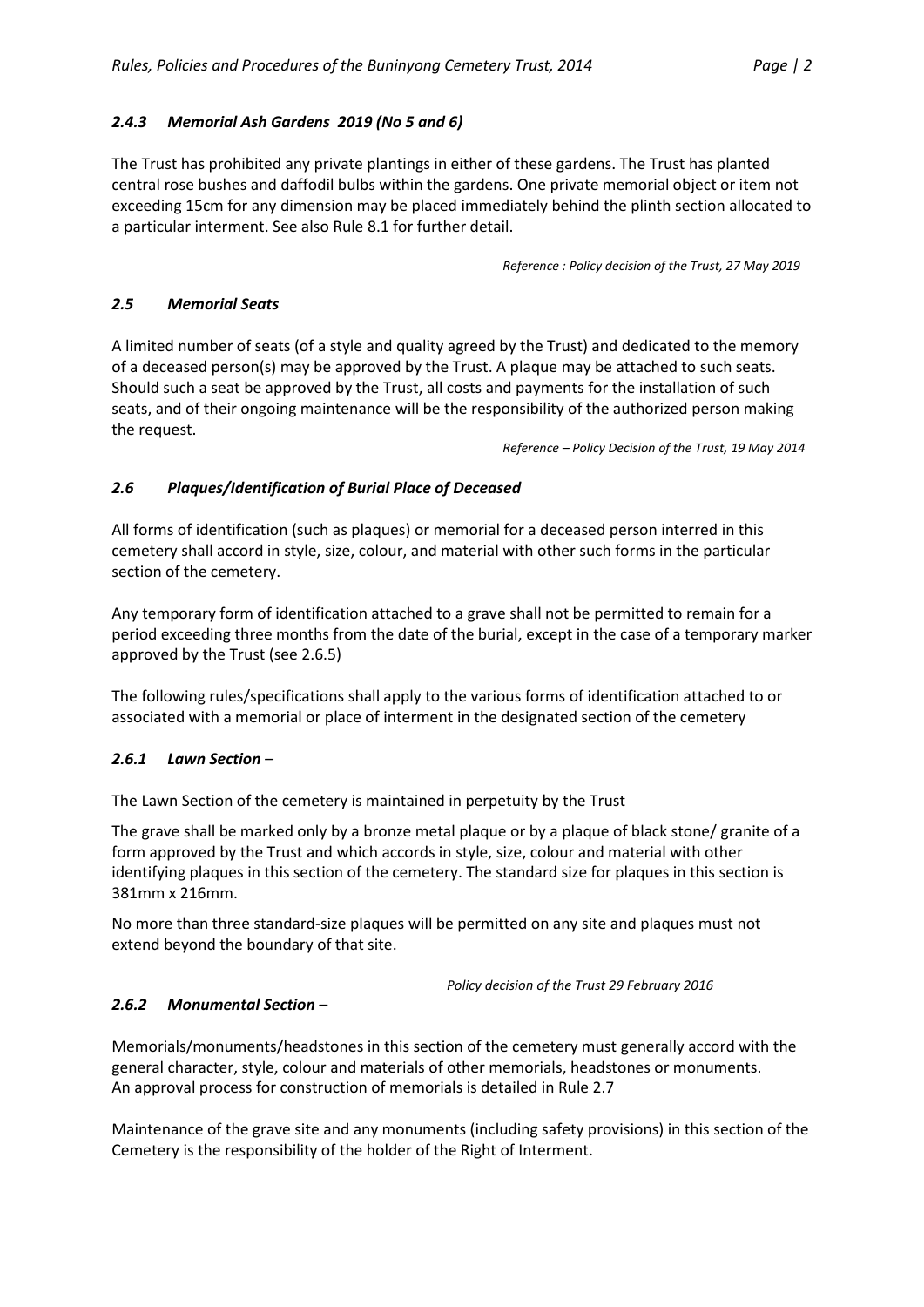#### *2.6.3 Cremated Remains (Memorial Rose Garden)section*

Adjacent to the creek, there are circular garden areas in which ashes may be interred and one designated area where, with approval, ashes may be spread.

For memorial Gardens 1 and 2 which have a border comprised of bluestone pitchers, the plaque shall be of bronze and no larger than 178mm x 178mm (or, as advised, of a size appropriate to the stone on which it is to be placed)

In Gardens 3- 6 the size of the plaque should be 178mm x 178mm or, in the event of two associated plaques being fitted to, or expected to be fitted to the same location, 178mm x 102mm

No plaques or other identifying items are permitted in the case of ashes being spread in the designated area (See Policy 7.2)

*Reference -Policy Decision of the Trust, 19 May 2014*

#### *2.6.4 Dell of Memories*

The Dell of Memories is a quiet treed area, overlooking rockeries and ponds, in the south east corner of the cemetery, especially designed as a place of reflection for those wishing to mourn or remember a deceased loved one *not buried in this cemetery.*

Following pre-approval by and payment of the appropriate fee to the Secretary to the Trust, a small bronze plaque (size 150mm x 75mm) may be attached to one of the large 'memorial rocks' in the garden area of the Dell of Memories.

These plaques must relate to a person interred elsewhere or whose ashes have been spread or are located in another place and must be ordered and affixed by cemetery personnel.

*Policy decision of the Trust 28 May 2018*

#### *2.6.5 Interim Grave Markers*

Professionally designed and manufactured temporary identification markers/signs, having been approved by the Trust, may be left *in situ* for a period not exceeding twelve months following a burial. After this time such signs will be removed and stored for a period of no longer than three months.

*Policy decision of the Trust 29 May 2017*

#### *2.7 Erection of Monuments*

Unless otherwise advised by the Secretary, prior to the erection of any monument, the Trust requires that the designated monumental mason must seek a permit from the Trust, and must

- provide drawings including measurements and exact locations of the monument and its footings.
- Indicate whether the proposed monument complies with the standard for all monumental construction in Victorian cemeteries *(AS-1201 Headstones and Cemetery Monuments)*
- submit a work schedule to the Trust outlining the timing of works, including inspection times
- keep a copy of the permit issued by the Trust with him at all times when working in the cemetery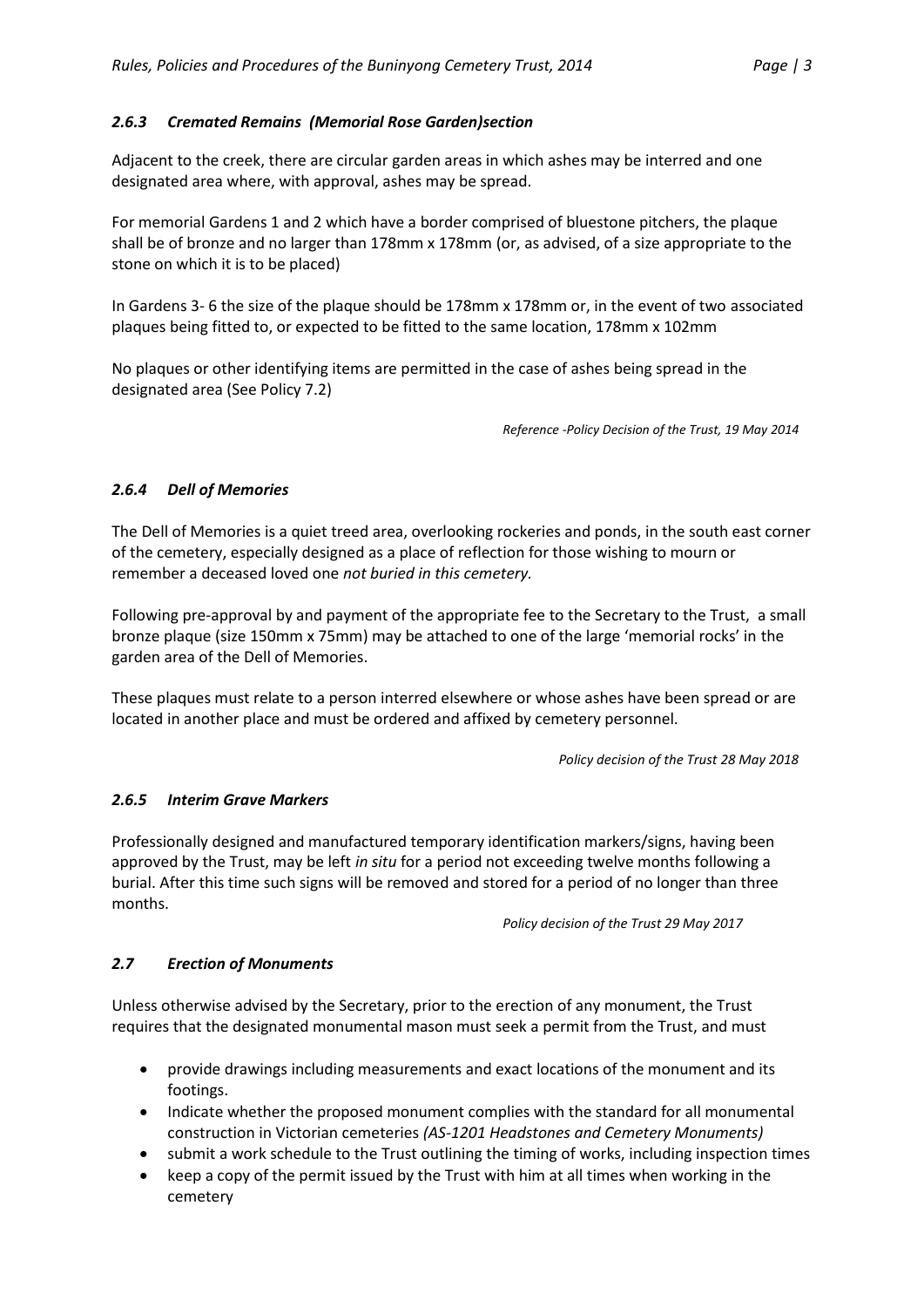So that a representative of the Trust may make an inspection, the mason must also contact the Trust at the following stages of construction of a monument/memorial

- after excavation of the foundations and placing of reinforcement, but before concrete for foundations is poured, notify the Trust so that a representative of the Trust may inspect the site
- during construction to ensure that all dowels are correctly positioned
- on completion, but while the masons are still on site, to ensure that the monument is constructed according to the specifications provided and that the site is left tidy

Without the express approval of the Trust all memorial construction work shall be carried out by a qualified monumental mason, and, so far as practicable, such work or preparations for such work shall be carried out off-site

 *Reference – Department of Health, Manual for Class B Cemeteries, April 2013, p81-82 Reference- Cemeteries and Crematoria Regulations (2005) Statutory Rule 76/2005, Schedule 6, Part 4 (12-13)*

## *2.7.1 Non-standard Memorials in the Denominational Section*

In the *Preamble* and in Policy 1 herein, reference is made to the Trust's policy which aims to maintain general uniformity in the design of its memorials. For reasons assessed by the Trust to be "compelling" consideration *may* be given to the approval of a 'non-standard' memorial provided that it is not intrusive or markedly out of character, and that the following conditions are met

- that drawings, measurements and full description of the materials of the proposed memorial are submitted
- that details of footings and depth of its setting below ground level are submitted
- that the works are carried out by a stone mason or such person, deemed by the Trust to have appropriate skill and experience to enable the work to be safely undertaken.

### *2.7.2 Dissembling of Monuments*

On any occasion when an erected monument is to be dissembled (for example for the interment of another person's body, or in an exhumation situation), approval from the Secretary of the Trust must first be obtained by the Funeral Director or by the holder of the right of interment.

The Trust requires that any work requiring the temporary removal of a ledger from a memorial must be carried out by a monumental mason who will be responsible for its temporary removal, its relocation away from the grave site during a funeral or exhumation work, and the subsequent replacement, repointing and re-sticking of the ledger.

The appointed monumental mason must strictly observe OH&S guidelines throughout this process. *Policy decision of the Trust 25 May 2015*

### *2.8 Memorial on Grave of a Deceased Poor Person*

The decision whether to allow a relative or friend of a deceased poor person to establish a memorial on a public grave is a Trust decision. The trust will take into account

- whether the gravesite is to be used for future public interments. If this is so, the Trust should advise that the proposed memorial may need to be temporarily moved, when necessary to accommodate any future public burials
- the size and type of the proposed memorial
- factors listed under S 99 (1) (b) of the Act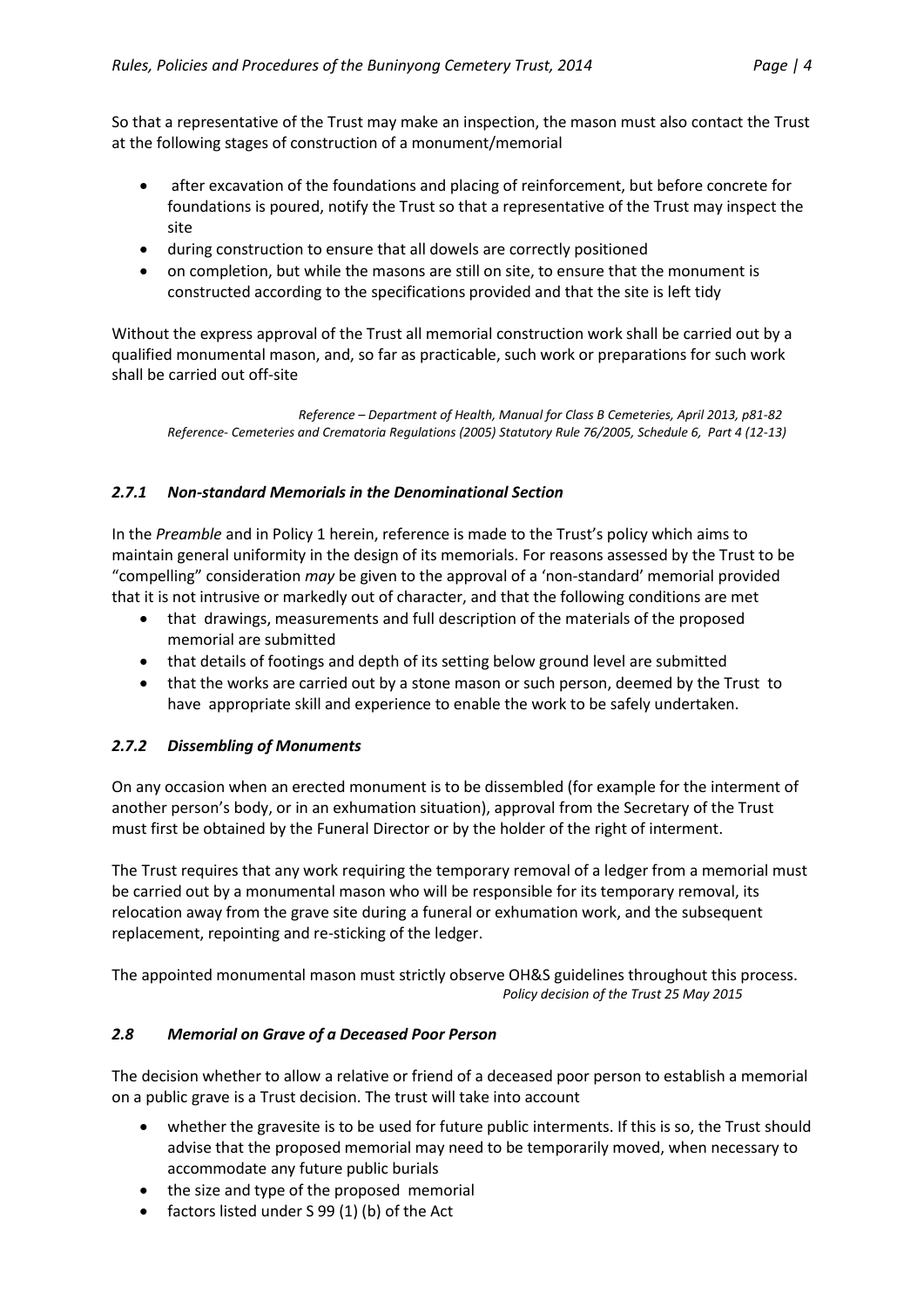- ownership of the memorial and terms and conditions regarding the process if the memorial is removed, damaged or replaced
- $\bullet$

 *Reference*- *Department of Health – Manual for Class B Cemeteries, April 2013, p 57*

### *2.9 Safety of Monuments*

Under s 104 of the Act, the holder of the right of interment is responsible for ensuring that any monument or memorial is maintained in a safe and proper condition. The Act does not authorise the Trust to expend its funds on ensuring the continuing structural integrity of all of the monuments in its cemetery.

If the holder of the right of interment fails to comply with a request to make the place of interment safe and proper, the Trust may repair, or with the approval of the Secretary to the Department of Health, take down such monument. Under the provisions of S 108 of the Act, the Trust may recover the cost of this work from the holder of the right of interment

> *Reference – Department of Health, Manual for Class B Cemeteries, April 2013, p 83 Reference – Cemeteries and Crematoria Act (Vic) 2003, Section 104*

# **POLICY 3 Right of Interment**

A person who purchases a '*Right of Interment'* does not buy the land associated with the site, as all public cemeteries in Victoria are located on Crown Land. What is actually purchased is the right to determine who will be buried in that grave. A Right of Interment shall be paid for in full, at the current rate, at the time of the purchase.

### *3.1 Maximum Purchase of Rights*

A maximum of three "Rights" may be purchased or held by any individual at any one time. All must be paid for in full in advance.

In circumstances deemed to be appropriate, a limited-time "reservation option" over a grave site or up to a maximum of three grave sites, may be granted by the Secretary. Unless payment in full for the *Right of Interment* for such site(s) is received within a period of three months from the time the 'option' is granted, the site(s) will revert to the list of those generally available for purchase.

*Reference – Policy Decision of the Trust 19 May 2014*

### *3.2 Rights and Obligations*

Subject to the Act, and to local Rules as determined by the Trust, a '*Right of Interment'* gives the holder (owner)

- the right to authorise the interment of human remains in the designated place of interment.
- (subject to powers of an executor and/or beneficiaries) the right to decide if a monument or memorial (which shall accord with Trust policies) shall be erected on the site. This applies only to the monumental section, and is subject to the conditions of Rule 2.8
- the obligation to maintain any such monument or memorial
- the right to object to or endorse an application to exhume remains from the site, and
- (subject to Rule 3.4 and approval by the Trust), the right to transfer or bequeath the right of interment to another party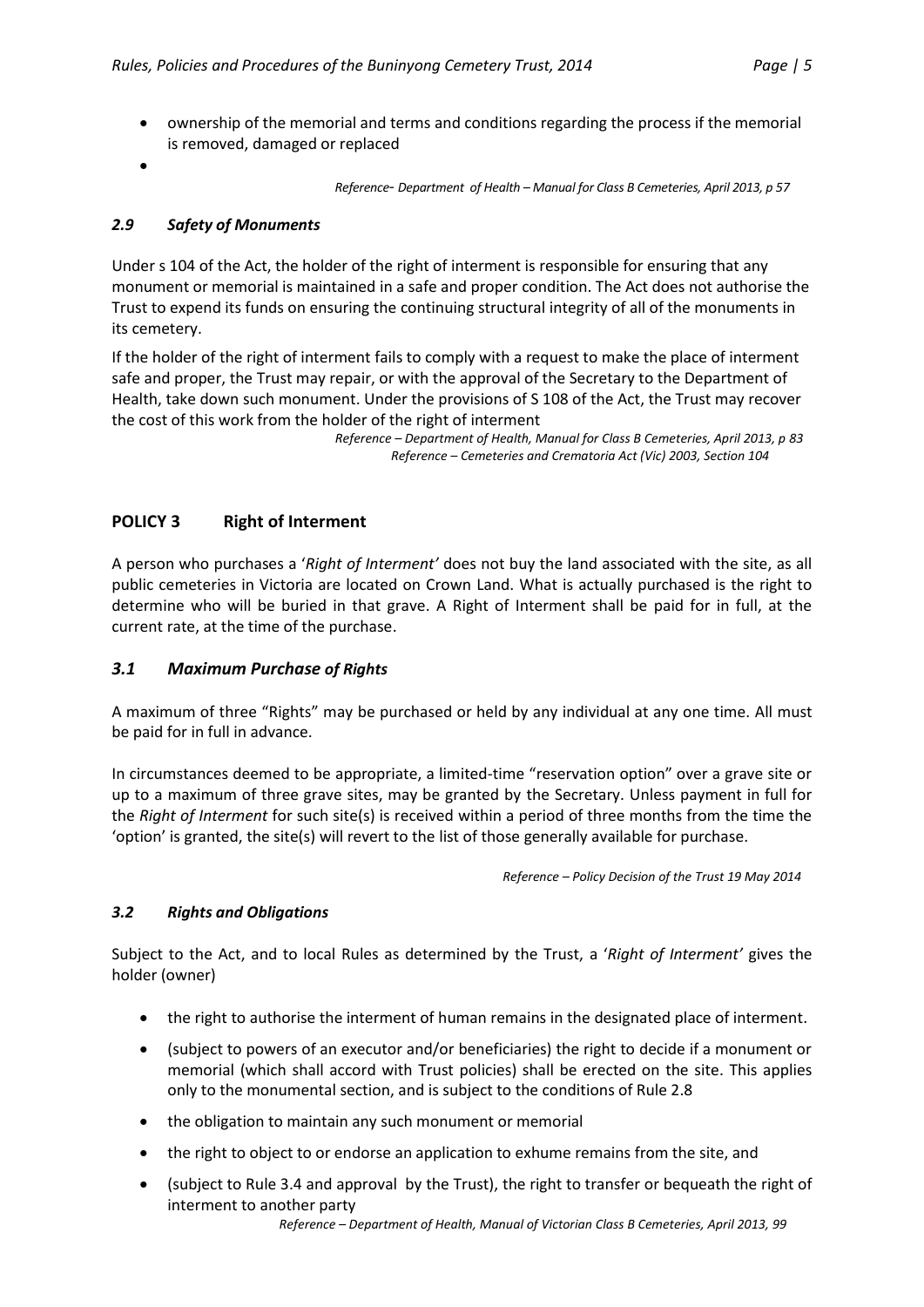#### *3.3 Exercising the Right of Interment*

Under S 78 of the Act, a right of interment is considered to have been exercised if

- human remains, which include bodily remains and cremated remains, are interred at the designated site, or
- the holder of the right of interment creates a memorial at that place of interment

### *3.4 Transfer of a Right of Interment*

At least three situations may arise in this regard

*3.4.1 Voluntary transfer request from a holder of the Right.* In this case Section 79 of the Act obtains. Any payment made must not exceed the current cemetery Trust fee. Advice re the transfer, including full details and agreement of the transferor and the transferee must be made in writing to the Trust.

*3.4.2 In the case of death of the holder.* In such a case the transfer will normally be made according to the terms of the will of the holder. If no such provision is made, the right is transferred according to the rules of intestacy

*Reference Manual for Class B Cemetery Trusts, p 103)*

*3.4.3 A submission is made to the Trust that the holder of a Right has lost capacity or is otherwise unable to exercise that right.* In such a case the provisions and procedure detailed in Rule 3.5 will apply.

#### *3.5 Right of Interment holder deceased, not known, or unable to exercise power*

Situations may arise where some action is requested relating to a grave site and it is claimed that the holder of a right of interment is not known, cannot be found or, for various reasons cannot adequately or appropriately exercise the power associated with the Right.

In such an event of any of the above situations prevailing, the person making the enquiry or request must swear a statutory declaration which fully details

- the circumstances relating to the situation including the reason why this person has made contact with the Secretary
- the efforts that have made to locate or identify the right holder
- the relationship of the person making the statutory declaration to the person believed to the holder of the right

This declaration must be submitted to the Trust Secretary

*Policy decision of the Trust,27 August 2018*

### *3.6 Disputes concerning ownership of a Right of Interment*

Should the Trust become aware that a dispute exists between parties in this regard, it will not take instructions regarding the exercise of that right until it is informed in writing that the dispute has been resolved. It may advise parties to seek mediation assistance from the *Dispute Settlement Centre of Victoria.*

Actions taken by the Trust in such a matter will be recorded in its Minutes

*Reference: Manual for Class B Cemetery Trusts, April 2013,p 104. Reference – Department of Health, Cemetery Sector, Governance Support Newsletter, Edition 2, 2018, p1*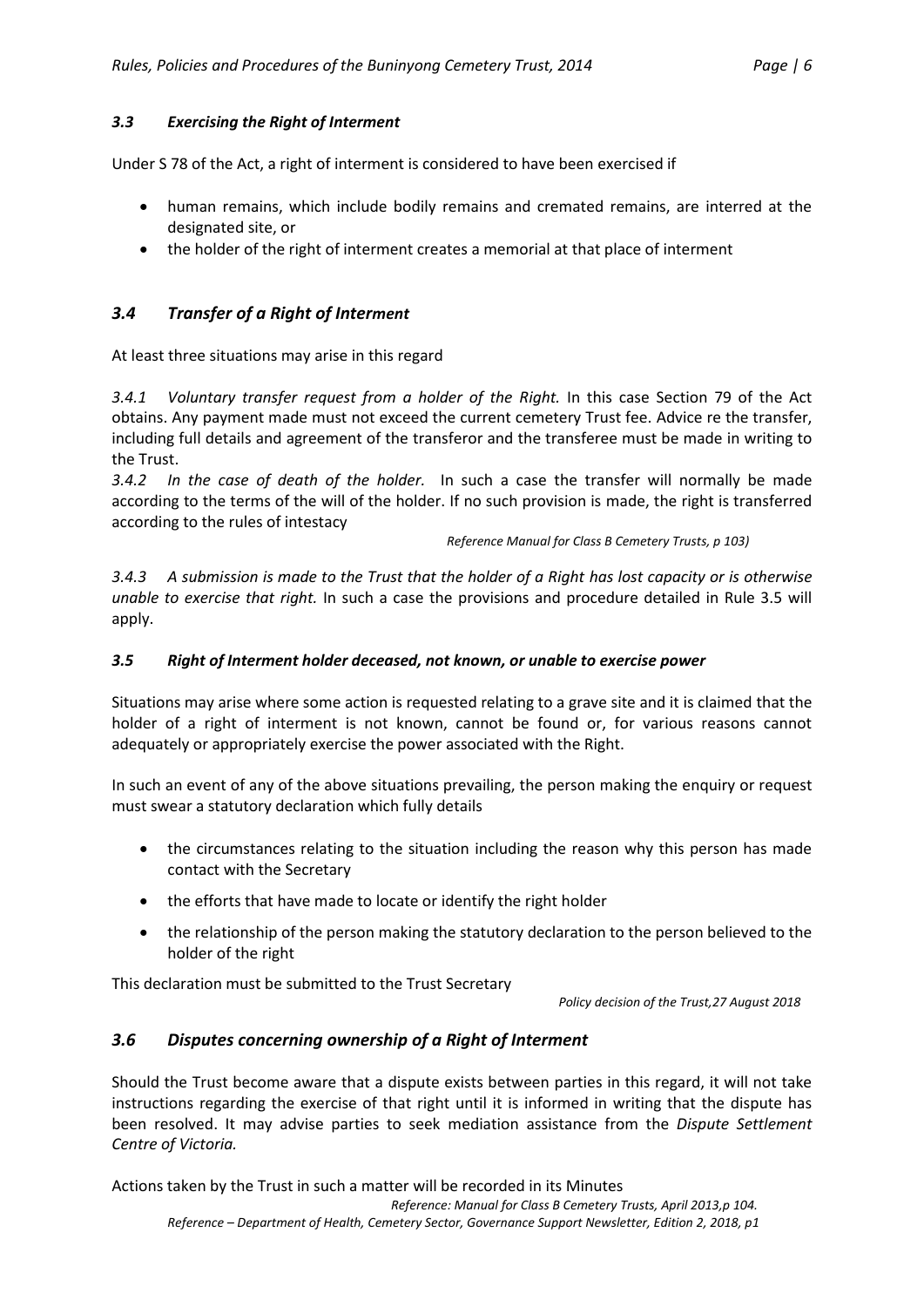### *3.7 Surrender of an Unexercised Right of Interment*

A sole holder of a *Right of Interment* may surrender an unexercised right to the Cemetery Trust, and shall be entitled to a refund of the *current fee* for such a right, less a gazetted administrative charge calculated on a weighted/sliding scale, and any maintenance costs incurred by the trust. This scale ranges from 3 per cent after one year, to 45 per cent after twenty-five years.

Prior to 1 September 2019, should there have been any pre-payment of the associated *Burial Administration Fee/Interment Fee* at the time of purchase of the *Right of Interment*, a refund of the full *amount paid at that time* shall be made. From the above date it will not be permitted to pre-pay for the Burial Administration/Interment or any other related fees. These shall be paid at the time of the exercise of the Right on Interment at the then-prevailing rates.

> *Reference –Department of Health Manual for Class B Cemeteries, April 2013 pp 89-90, 158 Reference – Cemeteries and Crematoria Act (Vic) 2003, Sections 79-84*

#### *3.8 Surrender of an Unexercised Site in the Memorial Rose Garden section*

Should a fee have been pre-paid for a site in the Memorial rose garden section of the cemetery, and should that site be surrendered, the provisions detailed in Section 3.7 shall apply, ie the refund will be the *current* fee for such a site less maintenance costs and a handling/costs fee as approved by the Trust from time to time.

### **POLICY 4 Burial procedures and responsibilities**

The Secretary has the responsibility of ensuring that all requirements relating to an interment at this cemetery are conducted according to statutory requirements and procedures, and other policies of the Trust.

Such procedures are detailed in the *Instrument of Delegation of Powers Relating to Burial* (See Section 12) and include

- after contact by a funeral director and agreement by the Secretary as to an appropriate schedule and fees for the interment, to make associated arrangements
- receipt of a medical certificate of the cause of death of a person aged 28 days or older
- receipt of an application for interment authorisation
- authorise interment of human remains by a holder of an RoI

Other requirements for documentation required are as detailed in Appendix 8 of the *Manual for Class B Cemeteries.*

### **4.1 Payment of cemetery Fees**

It is a requirement of the Trust that payment of fees to the Cemetery associated with an interment be paid to the Secretary of the Trust prior to, or immediately preceding the interment.

Should this not be done, the Funeral Director must agree to assume responsibility for payment of these fees either at the time of the interment, or sign an Agreement to pay such fees, as per the conditions of Schedule 3, and then seek recovery from the family/clients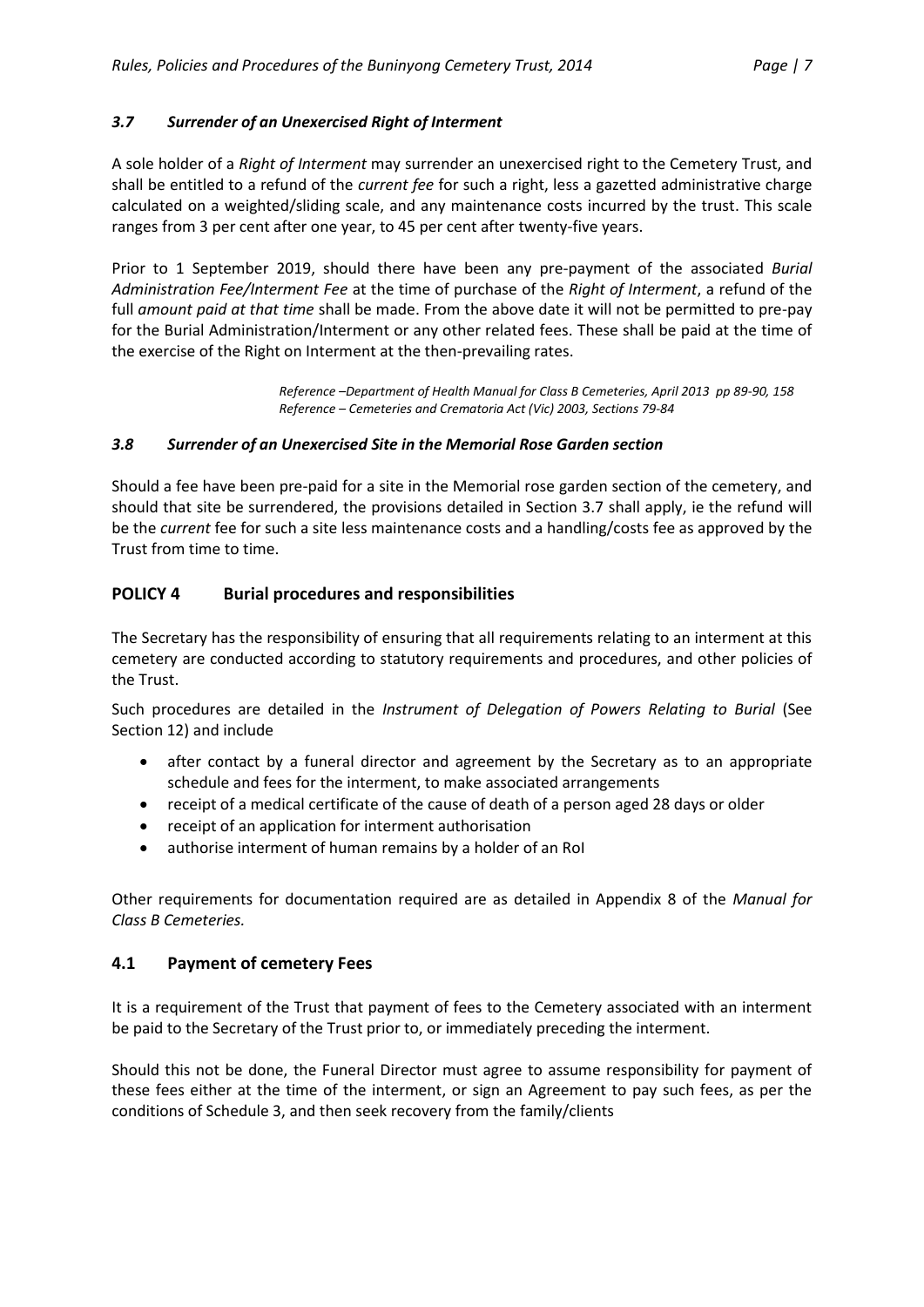### **POLICY 5 Interment by Family**

With approval of the Trust, a family or other individuals approved by the executor of an estate may perform some or all of the arrangements prior to the body being of the deceased being delivered for interment. However, the cemetery Trust shall ensure that all statutory requirements for interment have been met.

These particularly relate to

- compliance with r 13 of the regulations relating to transportation of bodily remains within the cemetery
- use of a coffin or other substantial receptacle that ( i ) is clean and hygienic (ii) is constructed of wood, metal or other substantial material, and (iii) from which no offensive or noxious emissions nor matter from the bodily remains or parts will escape

*Reference - Department of Health – Manual for Class B Cemeteries, April 2013,pp 51, 53,55*

### **POLICY 6 Interment of a Deceased Poor Person**

Under ss1.12-1.15 of the Act, the Trust, upon the order of a Magistrate or Coroner (having been satisfied that the person died without sufficient means to pay interment expenses or that relatives or friends are unable to pay the charge) will permit the interment of a deceased poor person free of charge whatsoever

The Trust will provide for burial of such a deceased poor person in such a 'public' grave to be dug at public expense, and with the rights of interment of such grave remaining with the Trust. The Trust may determine to inter a number of bodies, of otherwise unconnected people, in the same grave.

A plaque may be placed by the Trust on the place of interment of such a poor person should the Magistrate or Coroner require this under s 1.13 of the Act.

*Reference – Department of Health, Manual for Class B Cemetery Trusts, April 2013 pp 56-57*

# **POLICY 7 Interment of a Still Born Child**

In the *Births, Deaths and Marriages Registration Act, 1996*, a still-born child is defined as a child that reaches at least 20 weeks gestation. A still-born child is regarded as 'bodily remains' and therefore must be interred in a public cemetery

An application to inter a still-born child must be in the prescribed form and accompanied by a Medical certificate of perinatal death signed by the medical practitioner who attended the deceased after the death occurred.

*Reference –Department of Health, Manual for Class B Cemeteries, April 2013, p 56*

### **POLICY 8 Cremated Remains - Interment or Spreading of Ashes**

The Buninyong Cemetery Trust provides several options for persons wishing to utilise the Buninyong Cemetery for the purpose of interring or scattering the cremated remains of a deceased person.

In all cases, approval of the Secretary of the Cemetery Trust must be first obtained, and details of the deceased person provided to the Secretary in order to establish appropriate records, and to comply with the need to record burials/interments/scattering of cremated remains under the requirements of the *Cemeteries and Crematoria Act 2003.*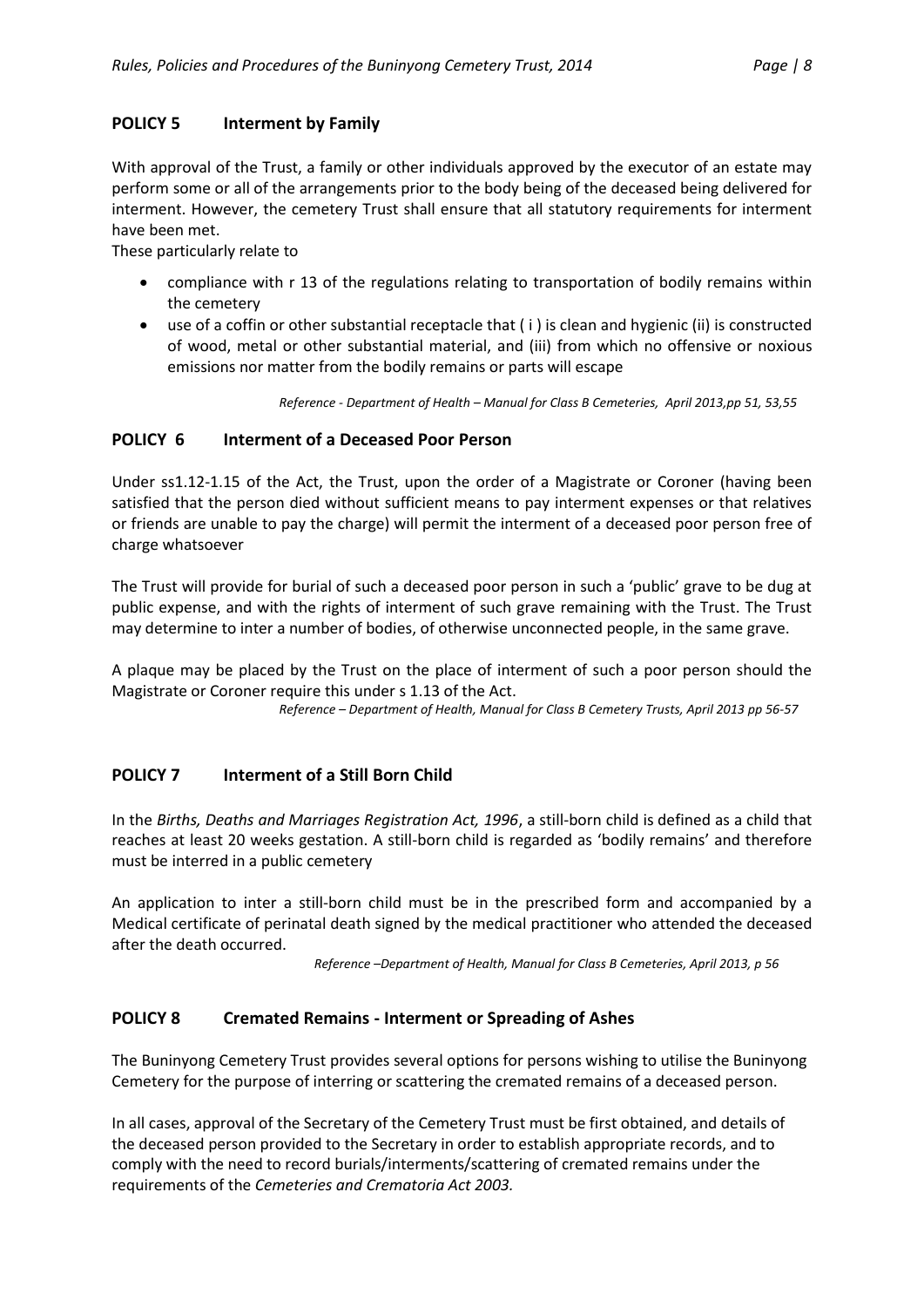Only, the person(s) responsible for authorising the cremation of the deceased shall be deemed the person authorised to take action in regards to the placing or scattering of ashes in the Buninyong Cemetery. Such authority may be held by the person who authorised the cremation, or the executor of the estate

The approved options relating to the interment or spreading of cremated remains (ashes) are

## *8.1 Interment of ashes in the Memorial Rose/Ash Garden area.*

The cemetery has a memorial area for the interment of persons who have been cremated, and where the relatives of the deceased may wish to have the remains placed in around the perimeter of one of the discrete, garden areas designated specifically for the interment of ashes, and where a small memorial plaque may indicate the resting place of the deceased.

There are restrictions on what may be placed in the central garden section where the roses are planted (See also Rules 2.2, 2.4, and 2.4.2). For Rose Gardens No 5 and No 6, NO planting is permitted adjacent to a burial location. Central roses have been planted together with daffodils in these gardens.

The Right of Interment does not apply to this garden area but just to the place, immediately inside the border, where the ashes are interred.

The following conditions will apply

- approval must be first obtained in writing from the Secretary of the Trust and a designated location on the perimeter of one of the memorial gardens is agreed/determined. A Right of Interment for that agreed area must be purchased
- conditions relating to plaque size, format, material and colour are agreed (See Rule 2.6.3)
- payment of the appropriate interment fee applying to this section of the Cemetery is made

### *8.2 Scattering of Cremated Remains*

No remains may be scattered within the Cemetery without Trust approval. Should the wishes of the authorised person(s) be that the cremated remains of the deceased be scattered within the Buninyong Cemetery, the following conditions will apply

- approval of the Secretary as referred to above must be first obtained and details of the deceased provided
- payment of a specified fee is made
- no plaques or other forms of memorial will be permitted
- the scattering of ashes will be permitted only within the designated area\* of the Buninyong Cemetery. At the time of approval being sought, the Secretary will indicate to the authorised person that section of the Buninyong Cemetery upon which ashes may be spread.

## *(\*In general terms this "designated area" is the section on the eastern side of the creek opposite the ash garden areas)*

This activity must be carried out in the presence of an authorised member of the Cemetery Trust or staff or person otherwise nominated by the Secretary of the Trust.

This authorised person will be responsible for noting the location at which the ashes were scattered so as to enable Cemetery staff subsequently to comply with ACCA guidelines which provide that the surface where the spreading occurred *"should be subsequently top-dressed with a light covering of fine soil."*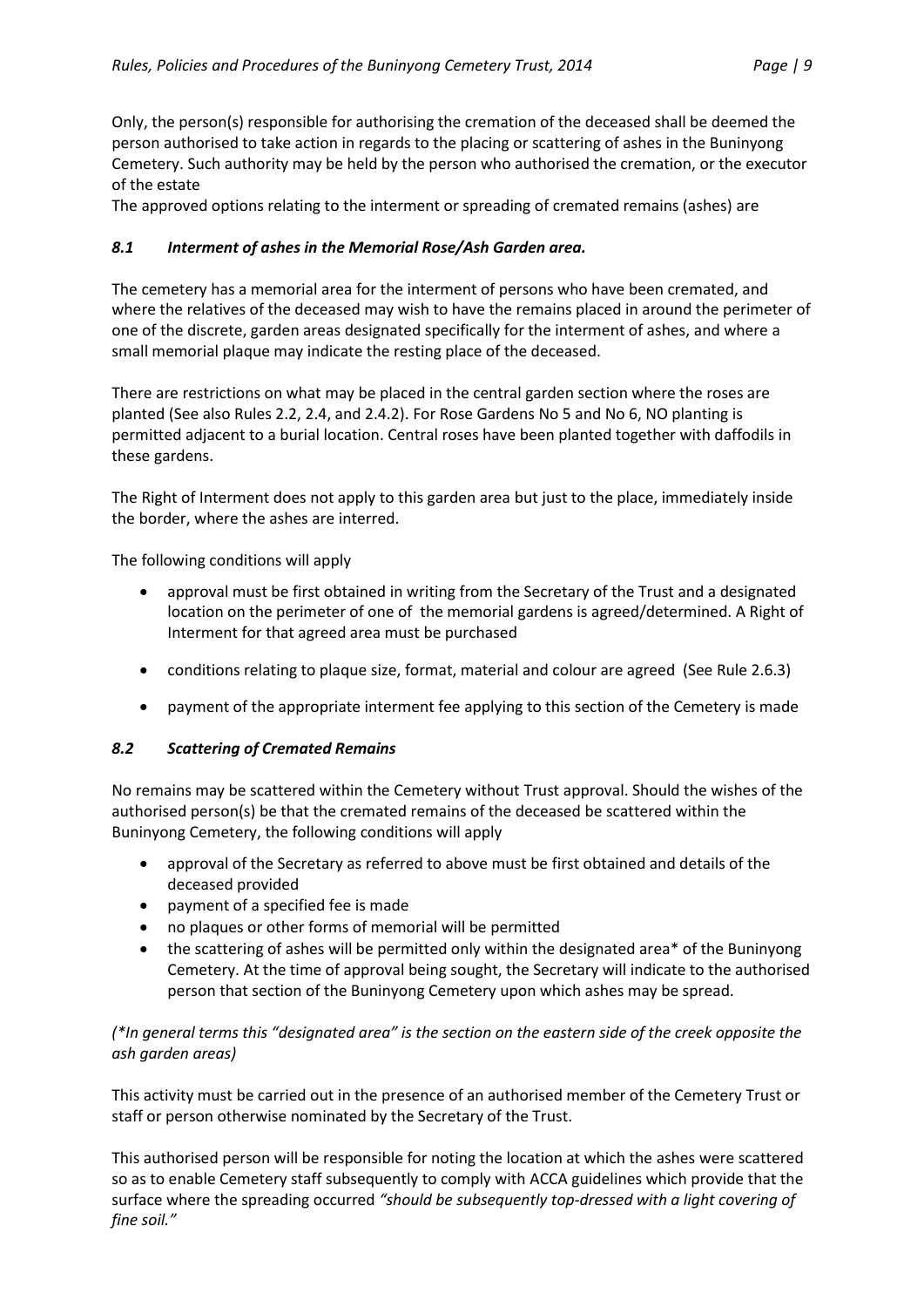## *8.3 Interment of Cremated Remains in a Grave*

Subject to the approval of the holder of a Right of Burial first being obtained in writing, cremated remains may be interred in an existing family grave in the Buninyong Cemetery *provided that there is already a person buried there (or proposed to be buried there*). Also

8.3.1 written approval for use of the grave for this purpose including details of the deceased person is provided by the authorised person, and the approval of the Trust Secretary is first obtained

8.3.2 payment of the then-current '*ashes burial fee'* is paid

8.3.3 any plaques or other forms of memorial whether on a headstone or, in the case of a lawn section grave on the concrete plinth, shall not exceed three in number and must not be placed outside of the boundary of the grave site

8.3.4 cremated remains are interred within the grave under the supervision of a person delegated by the Secretary to ensure appropriate lodgement, and so that they need not be disturbed if the grave is subsequently opened to permit another burial

8.3.5 there is no limit to the number of cremated remains interred in any one grave provided that there is a demonstrated relationship to the person buried or proposed to be buried there.

## *8.4 Inclusion of Cremated Remains Within a Coffin Prior to Burial*

The ashes of a deceased person may be placed within the coffin of a person about to be buried at the Buninyong Cemetery provided that the Funeral Director responsible for the impending burial completes the relevant form containing details of the deceased person associated with the ashes, and lodges this with the Secretary prior to the burial. No fee will be associated with this.

> *Reference -Policy Decision of the Trust 26 November 2012 Reference- Ballarat Cemetery Trust , Policy 23*

# **POLICY 9 Use of Cardboard Coffins**

The Buninyong Cemetery Trust will permit the use of a cardboard coffin provided it strictly accords with the ACCA Guidelines (Revised June 2009), *and that prior advice is received from the Funeral Director that a cardboard coffin is proposed to be used*

The ACCA Guidelines require that Funeral Directors shall satisfy the Trust that detailed criteria such as the following have been met.

- *the solidity and strength of receptacle*
- *the security and labelling of the receptacle lid*
- *avoidance of damage to the receptacle lid by floral tributes*
- *the body of the deceased being placed in the receptacle immediately prior to transportation*
- *provision of certification concerning its weight and weight capacity*
	- *use , and securing within the receptacle, of an approved body bag*

 *Reference – Ballarat Cemetery Trust Policy 10 , and ACCA Guideline 2009*

# **POLICY 10 Exhumation**

Under s 156 of the Act, a person may apply to the Department for an exhumation licence to exhume or remove human remains from any place of interment. The applicant must have the written authority of the holder of the right of interment to exhume such remains and the permission of the Trust to do so

A request for an exhumation licence must include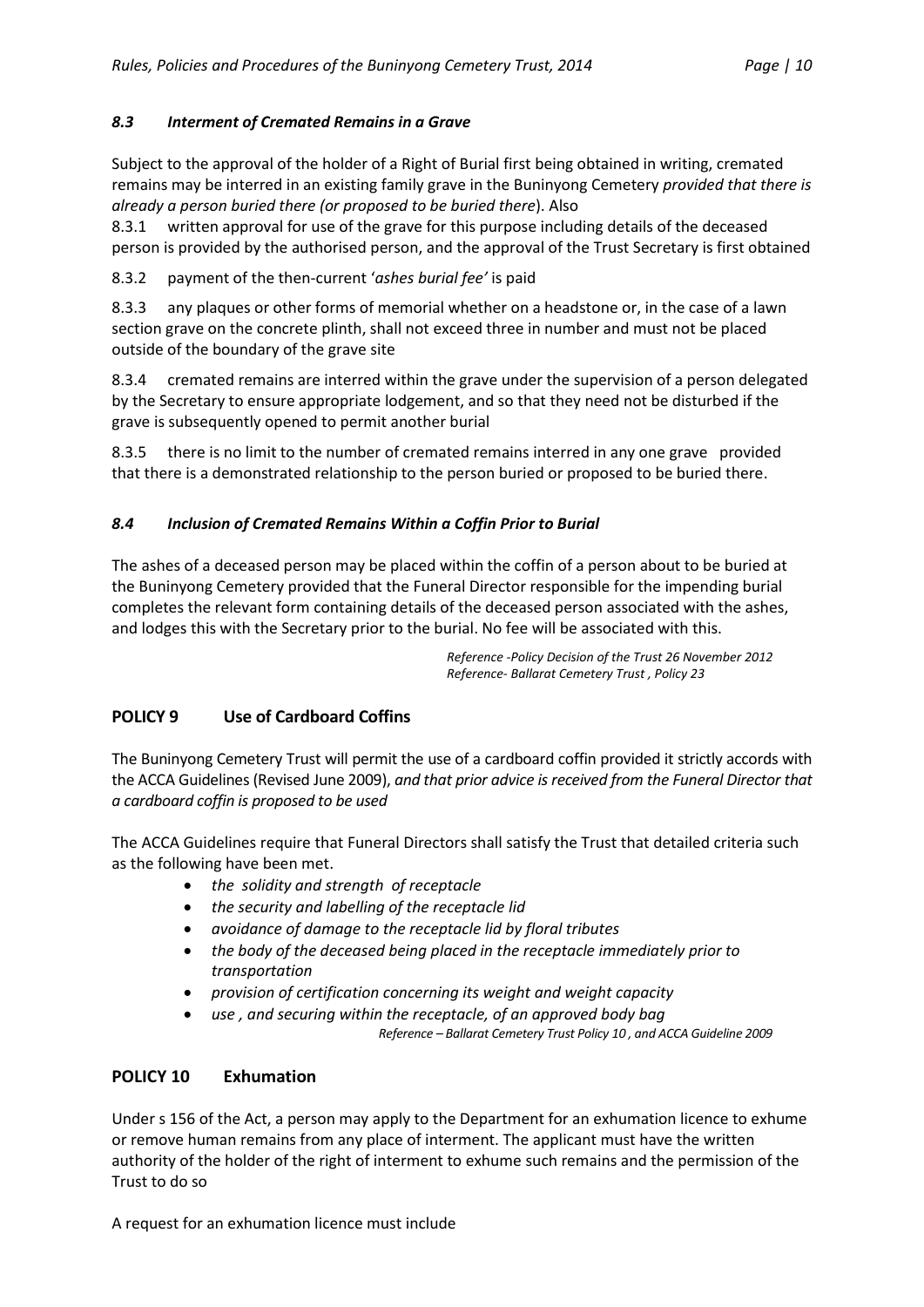- an application to the Secretary of the Department of Health
- payment for the relevant amount
- a letter from the Trust identifying the current holder of the right of interment, and indicating that the Trust has no objection to the proposed exhumation taking place

Together with one of the following

- an original or certified copy of the death certificate
- a copy of the Coroner's report releasing the body of the deceased to a specified person
- (in the case where death occurred in another jurisdiction, a medical certificate from that jurisdiction, of the cause of death

*Reference – Department of Health. Manual for Victorian Class B Cemeteries, April 2013, 71*

## **POLICY 11 Burial Limitations**

No more than two\*\* bodies may be interred in any grave.

*Policy decision of Trust 29 February 2016*

*\*\* Should it be known that a second person may be interred in the same plot as an initial burial, where possible advice of this should be given to the Funeral Director and Secretary prior to the first burial.*

# **POLICY 12 Activities within the Cemetery**

#### *12.1 Approval for an activity*

The Trust may approve the carrying out of an activity relating to mementoes, building within the cemetery, digging or planting provided that it is satisfied that such activity is not inconsistent with the care, protection and management of the cemetery.

Any such approval shall be in writing and may contain terms and conditions which the Trust considers to be reasonable.

### *12.2 Building and structures within the Cemetery*

Unless a person has approval under the Act to do so, a person may not construct or erect any building, structure, enclosure or fence in the cemetery without the prior written approval of the **Trust** 

*Reference – Statutory Rule 76/2005 Schedule 6, Part 5 (16)*

### *12.3 Animals in the Cemetery*

A person must not allow any animal other than a dog to enter into or remain in the cemetery without the approval of the Trust.

Conditions of such entry are

- such dog or other animal must be kept under immediate control at all times
- the person having control of the animal must dispose of any excrement produced by that animal
- the animal must be prevented from causing a disturbance or annoyance to any other person in the cemetery

*Reference – Cemeteries and Crematoria Regulations (2005) Statutory Rule 76/2005 Schedule 6, Part 5 (14,15)*